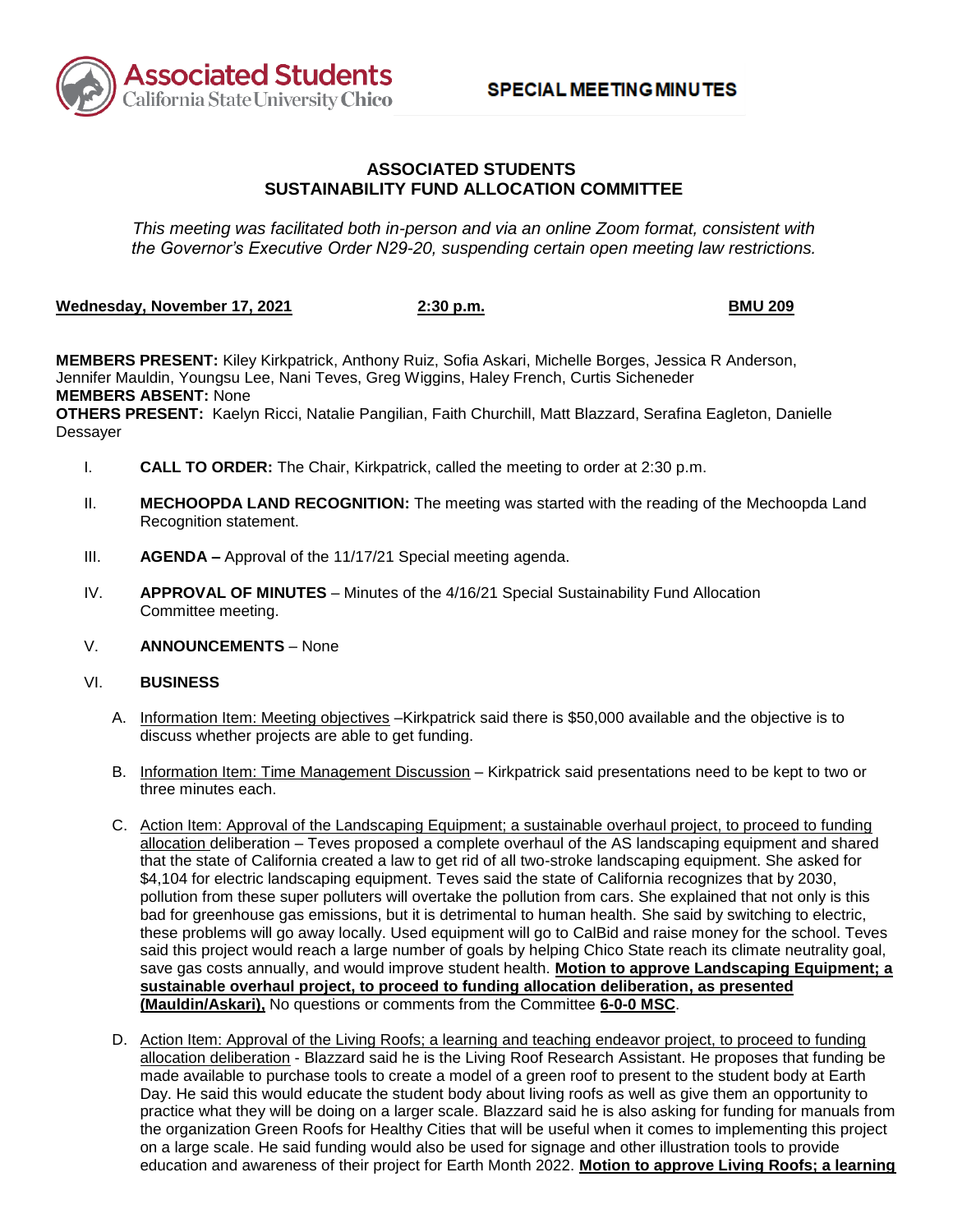## **and teaching endeavor project, to proceed to funding allocation deliberation, as presented (Borges /Ruiz)** No questions or comments from the Committee. **MSC 5-0-1.**

- field students go into. Pangilinan explained how glitter confetti can have an effect on the campus's waterways, wildlife, and riparian corridors. Churchill stated that students would be required to go to at least one Graduates to be announced at graduation and have them listed on the sustainability webpage. They also pledge to practice and the team that presents it. They then introduced their timeline. Confetti would be they are working on it and that is something they want to work on in the future. Teves says that she is excited E. Action Item: Approval of the Green Graduation project to proceed to funding allocation deliberation – Churchill and Pangilinan introduced their Green Graduation proposal. They said it address two issues, climate consciousness and pollution. This project would attempt to promote a sustainable lifestyle in whatever career sustainability-based event on campus in order to earn their cords. They would like the names of Green recommended that paper confetti alternatives be offered and shared the pledge that Green Graduates would ordered and a list of events announced for students to attend in order for students to become Green Graduates. They would begin outreach and then would distribute confetti at Earth Day and throughout Senior week. They explained their budget, noting there approximately 4,500 students graduate each semester and by ordering 1,000 cords, a large chunk of students would be covered. **Motion to approve the Green Graduation project to proceed to funding allocation deliberation, as presented (Ruiz/Mauldin).** Anderson asked if they would need to continue to get funding going forward. Churchill said about the confetti because plastic waste has been a huge problem on our campus. **6-0-0 MSC.**
- Dessayer introduced her project, noting that they will be attempting to facilitate sharing of different types of and it would then be put on a map and would invite a larger community of people to visit it. She proposed different ways it could be constructed, such as purchasing shelves and buying materials to construct a little Mauldin asked if students would register individual books they would be donating and Dessayer said that they will only be registering the library itself and sharing the coordinates. Anderson asked if it is intended to be an F. Action Item: Approval of the Little Free (Campus) Library project to proceed to funding allocation deliberation textbooks which would give students the opportunity to share their books rather than throw them away. She presented photos of examples that she would like to replicate and said that she intends to register this library library. She said no matter what, she intends to spend the \$45 to register it. Dessayer said her timeline projects that she will first get it set up in Sylvester's Café on campus in the building format she selects, she will register her library, and she will collect donations to use in the bookstore. She said she expects to spend about \$350-400 on materials or shelving and about \$25-50 on advertising. She offered the opportunity for continuation of the project over time. **Motion to approve Little Free (Campus) Library project to proceed to funding allocation deliberation, as presented (Askari/Mauldin).** French asked if this library would be for only textbooks or if other books can be shared there. Dessayer said it would be available for any books. outdoor or an indoor structure and Dessayer responded that it is intended to be indoors. **5-0-1 MSC.**

# VII. **COMMITTEE FUNDING DELIBERATION**

- A. Action Item: Approval to fund the Landscaping Equipment, a sustainable overhaul project, in the amount of **amount of \$4,104 (Ruiz/Mauldin) 6-0-0 MSC.** \$4,104. **Motion to approve funding the Landscaping Equipment; a sustainable overhaul project, in the**
- B. Action Item: Approval to fund the Living Roofs; a learning and teaching endeavor project in the amount of \$1,250. **Motion to approve funding the Living Roofs; a learning and teaching endeavor project in the amount of \$1,250 (Ruiz/Borges) 6-0-0 MSC.**
- C. Action Item: Approval to fund the Green Graduation project in the amount of \$3,366. **Motion to approve funding the Green Graduation project in the amount of \$3,366 (Borges/Mauldin) 6-0-0 MSC.**
- D. Action Item: Approval to fund the Little Free (Campus) Library Project in the amount of \$450. **Motion to approve funding the Little Free (Campus) Library Project in the amount of \$450 (Mauldin /Anderson) 6- 0-0 MSC.**
- VIII. **SUSTAINABILITY COORDINATOR'S REPORT –** Teves congratulated everyone and said because each project was below the \$4,999 limit there was no need to go to BMUC for further approval. Teves said her team would put in a request with the Financial Services Office to get funding released to them for their projects. She explained that they cannot start spending the money until around February 2 or 4, 2022. Ricci will set up a meeting to explain to them how to spend their money.
- IX. **ANNOUNCEMENTS** None